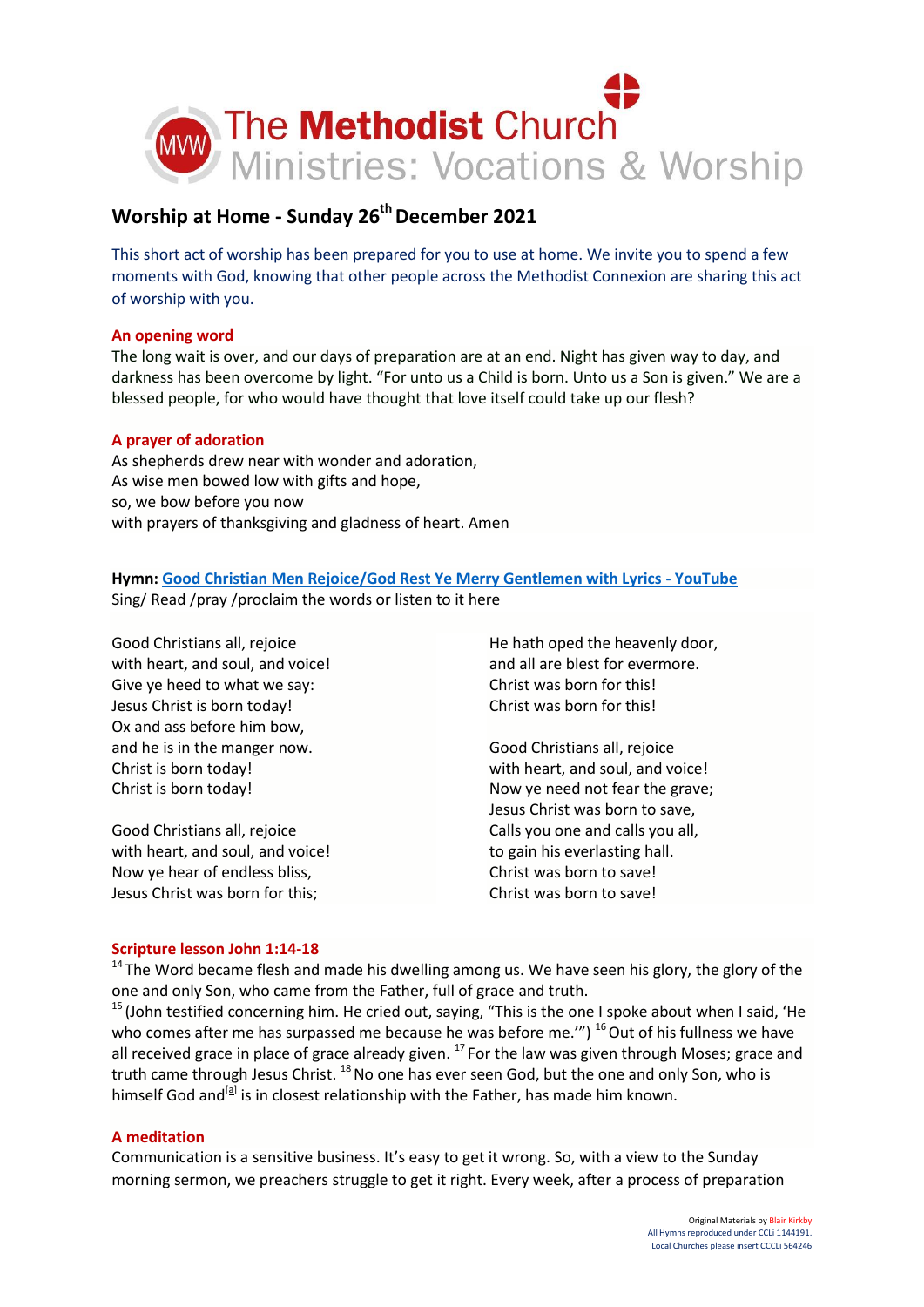that can include fussing, fretting, fuming, and hair-pulling, we stand at the pulpit and try to speak the word of God. We quote scripture, tell stories, and use poetry. We gesticulate with our hands, stand on our tiptoes, and ask the Holy Spirit for help all in an effort to communicate the mystery and magnificence of the gospel.

Talking though may not always be the best way to communicate. Sometimes, the touch of a hand, or a certain action will communicate a given message far better than a lot of words. Sometimes the best way to communicate a message is to wrap it up in a person, or for us ourselves, to be the message that we are trying to communicate. Showing up at the bedside of a hospitalized friend or spending valued time with my children may speak louder than words.

At Christmas time we remember that love once communicated itself in a special way, not with words but through the birth of a baby. Who would have guessed it? Not with signs of power or in the clothing of royalty but in a baby, born in poverty, did the love God make such a bold and striking impression. Love itself, as it were, showed up in a very odd, very vulnerable, very wonderful form. Could it be that vulnerability and "showing up" are at the heart of what love is, and that all the words in the world are a poor substitute? It is one thing to talk about it or to tell others how they should do it, but it is quite another to make oneself vulnerable and to show up with love in places of need. Could it be that this was the idea that God had in mind when He showed up on that first Christmas morning?

In any case, there is a great need for this love, and wherever it is truly experienced, it is inclined to make quite an impression. Angels sing about it, shepherds rush to see it, and wise-men travel long distances to offer up their gifts of allegiance to it.

As for me, and other preachers like me, come Sunday morning, I will still be using words, standing on my tip toes, gesticulating with my hands, and asking the Holy Spirit for help, because of course, it is also good to talk about it.

### **Hym[n StF 222 Who would think that what was needed with lyrics for congregations -](https://www.youtube.com/watch?v=kD44CacPPbI) YouTube**

Who would think that what was needed, to transform and save the earth, might not be a plan or army, proud in purpose proved in worth? Who would think despite derision, that a child might lead the way? God surprises earth with heaven coming here on Christmas day.

Shepherd watch and wise men wonder, monarchs scorn and angels sing, such a place as none would reckon, hosts a holy helpless thing.

### **A prayer of blessing**

We thank you, Lord, for the joys of this season: for the giving and receiving;

Stable beasts and by-passed strangers, watch a baby laid in hay: God surprises earth with heaven coming here on Christmas day.

Centuries of skill and science, span the past from which we move, yet experience questions whether, with such progress we improve. While the human lot we ponder, lest our hopes and humour fray, God surprises earth with heaven coming here on Christmas day.